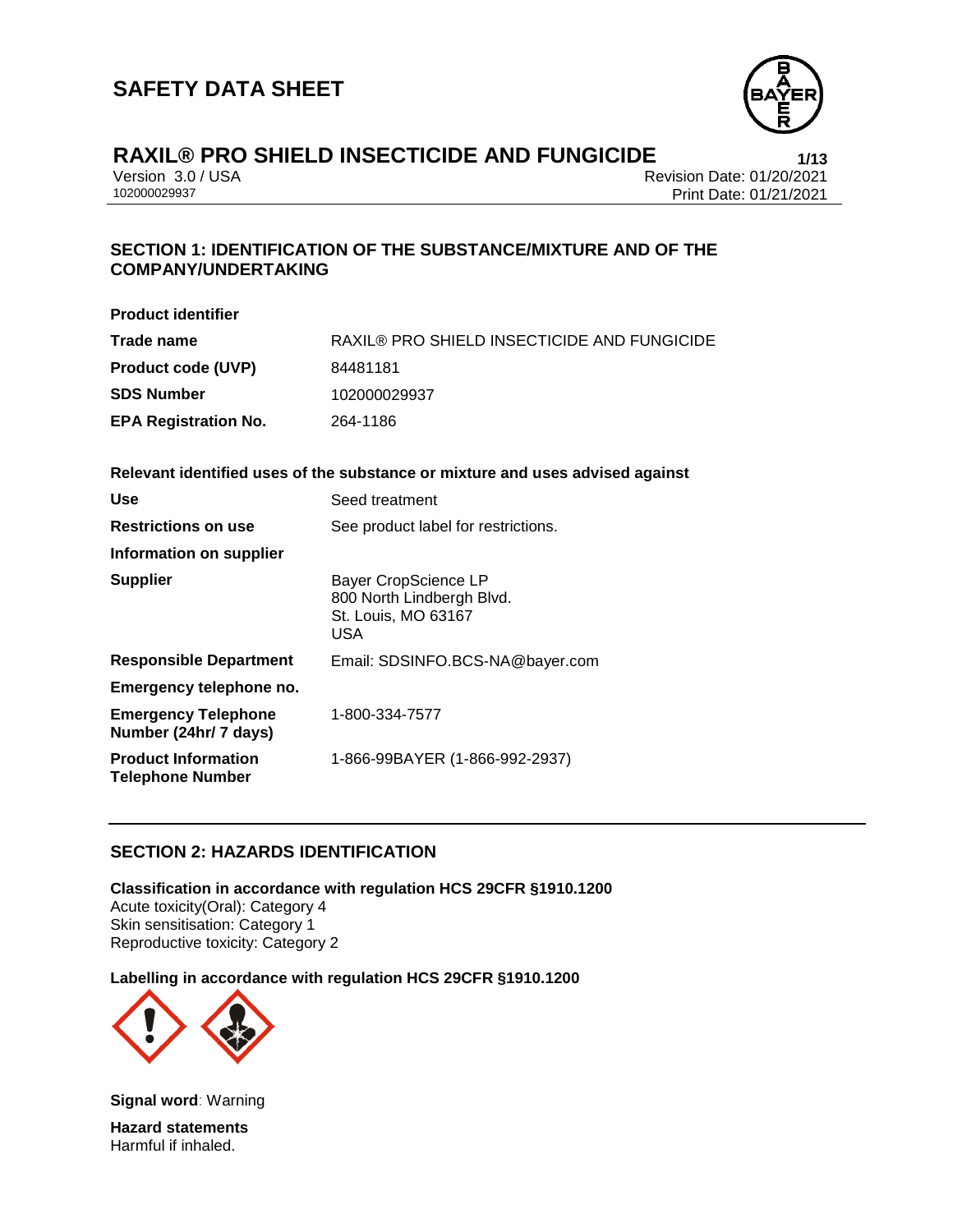# **SAFETY DATA SHEET**



# **RAXIL® PRO SHIELD INSECTICIDE AND FUNGICIDE**<br>
Version 3.0/USA<br>
Revision Date: 01/20/2021

Version 3.0 / USA Revision Date: 01/20/2021 Print Date: 01/21/2021

May cause an allergic skin reaction. Suspected of damaging fertility or the unborn child.

#### **Precautionary statements**

Avoid breathing mist/ vapours/ spray. Use only outdoors or in a well-ventilated area. Contaminated work clothing should not be allowed out of the workplace. Obtain special instructions before use. Do not handle until all safety precautions have been read and understood. Wear protective gloves/ protective clothing/ eye protection/ face protection. IF INHALED: Remove person to fresh air and keep comfortable for breathing. Call a POISON CENTER/doctor/physician if you feel unwell. IF ON SKIN: Wash with plenty of water/ soap. If skin irritation or rash occurs: Get medical advice/ attention. Specific treatment (see supplemental first aid instructions on this label). Wash contaminated clothing before reuse. IF exposed or concerned: Get medical advice/ attention. Store locked up. Protect from sunlight. Dispose of contents/container in accordance with local regulation.

#### **Hazards Not Otherwise Classified (HNOC)**

No physical hazards not otherwise classified. No health hazards not otherwise classified.

# **SECTION 3: COMPOSITION/INFORMATION ON INGREDIENTS**

| <b>Hazardous Component Name</b> | CAS-No.     | <b>Concentration % by weight</b> |
|---------------------------------|-------------|----------------------------------|
| Imidacloprid                    | 138261-41-3 | 8.59                             |
| Prothioconazole                 | 178928-70-6 | 1.47                             |
| Metalaxyl                       | 57837-19-1  | 0.57                             |
| Tebuconazole                    | 107534-96-3 | 0.29                             |
| Ethoxylated tallow alkyl amines | 61791-26-2  | 4.83                             |

# **SECTION 4: FIRST AID MEASURES**

#### **Description of first aid measures**

| <b>General advice</b> | When possible, have the product container or label with you when<br>calling a poison control center or doctor or going for treatment.                                                                          |
|-----------------------|----------------------------------------------------------------------------------------------------------------------------------------------------------------------------------------------------------------|
| <b>Inhalation</b>     | Move to fresh air. If person is not breathing, call 911 or an ambulance,<br>then give artificial respiration, preferably mouth-to-mouth if possible.<br>Call a physician or poison control center immediately. |
| <b>Skin contact</b>   | Immediately wash with plenty of soap and water for at least 15<br>minutes. Take off contaminated clothing and shoes immediately. Call a<br>physician or poison control center immediately.                     |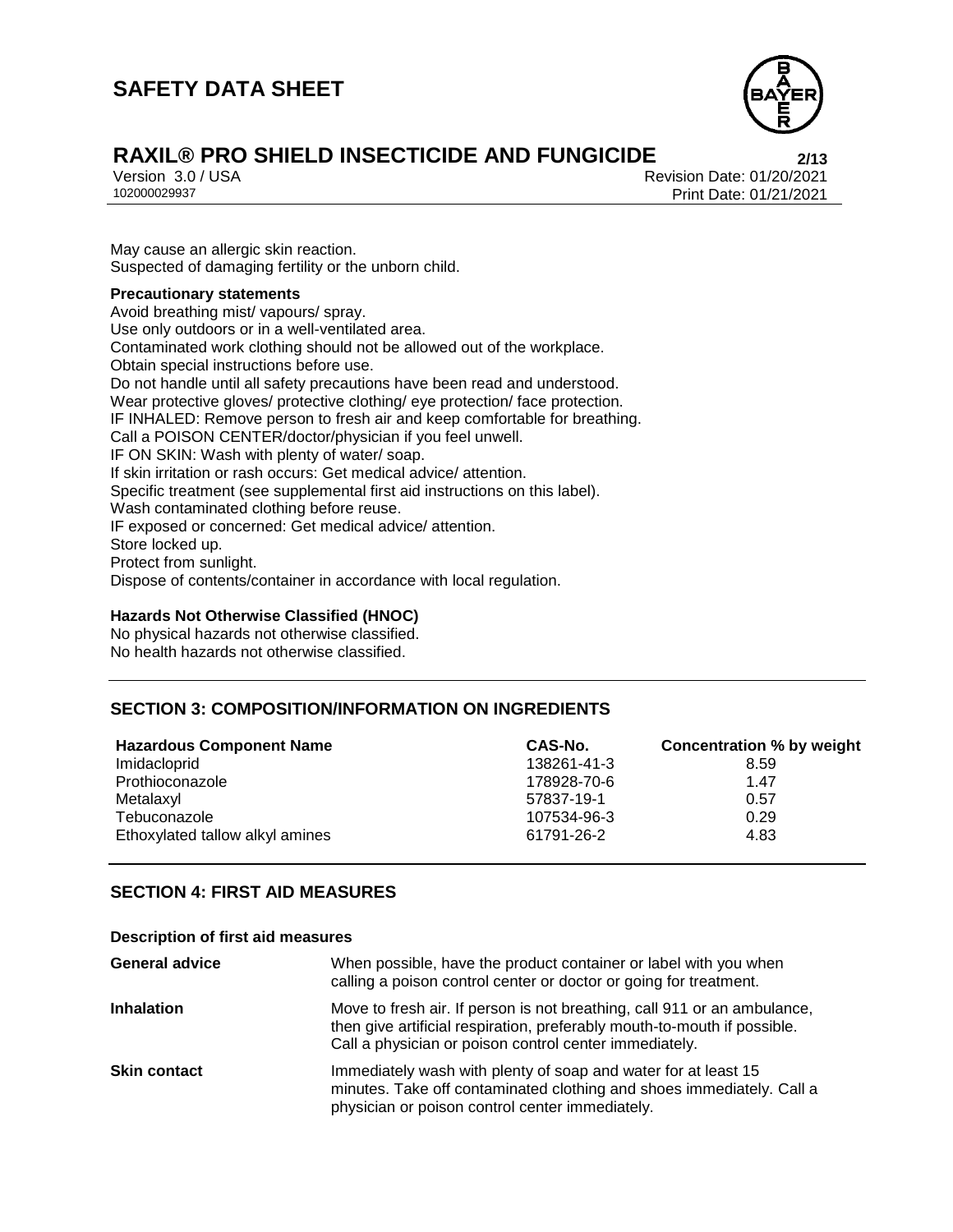

Version 3.0 / USA Revision Date: 01/20/2021<br>102000029937 Print Date: 01/21/2021 Print Date: 01/21/2021

| Eye contact                                                                | Hold eye open and rinse slowly and gently with water for 15-20<br>minutes. Remove contact lenses, if present, after the first 5 minutes,<br>then continue rinsing eye. Call a physician or poison control center<br>immediately.                                                                          |  |
|----------------------------------------------------------------------------|-----------------------------------------------------------------------------------------------------------------------------------------------------------------------------------------------------------------------------------------------------------------------------------------------------------|--|
| Ingestion                                                                  | Call a physician or poison control center immediately. Rinse out mouth<br>and give water in small sips to drink. DO NOT induce vomiting unless<br>directed to do so by a physician or poison control center. Never give<br>anything by mouth to an unconscious person. Do not leave victim<br>unattended. |  |
| Most important symptoms and effects, both acute and delayed                |                                                                                                                                                                                                                                                                                                           |  |
| <b>Symptoms</b>                                                            | May cause allergic skin reaction.                                                                                                                                                                                                                                                                         |  |
| Indication of any immediate medical attention and special treatment needed |                                                                                                                                                                                                                                                                                                           |  |
| <b>Treatment</b>                                                           | Appropriate supportive and symptomatic treatment as indicated by the<br>patient's condition is recommended.                                                                                                                                                                                               |  |

# **SECTION 5: FIREFIGHTING MEASURES**

| <b>Extinguishing media</b>                                         |                                                                                                                                                                                              |
|--------------------------------------------------------------------|----------------------------------------------------------------------------------------------------------------------------------------------------------------------------------------------|
| <b>Suitable</b>                                                    | Use water spray, alcohol-resistant foam, dry chemical or carbon<br>dioxide.                                                                                                                  |
| <b>Unsuitable</b>                                                  | High volume water jet                                                                                                                                                                        |
| <b>Special hazards arising</b><br>from the substance or<br>mixture | Dangerous gases are evolved in the event of a fire.                                                                                                                                          |
| <b>Advice for firefighters</b>                                     |                                                                                                                                                                                              |
| <b>Special protective</b><br>equipment for firefighters            | In the event of fire and/or explosion do not breathe fumes. Firefighters<br>should wear NIOSH approved self-contained breathing apparatus and<br>full protective clothing.                   |
| <b>Further information</b>                                         | Keep out of smoke. Fight fire from upwind position. Cool closed<br>containers exposed to fire with water spray. Do not allow run-off from<br>fire fighting to enter drains or water courses. |
| <b>Flash point</b>                                                 | >104 °C<br>No flash point - Determination conducted up to the boiling point.                                                                                                                 |
| <b>Auto-ignition temperature</b>                                   | 430 °C / 806 °F                                                                                                                                                                              |
| Lower explosion limit                                              | No data available                                                                                                                                                                            |
| <b>Upper explosion limit</b>                                       | No data available                                                                                                                                                                            |
| <b>Explosivity</b>                                                 | Not explosive<br>92/69/EEC, A.14 / OECD 113                                                                                                                                                  |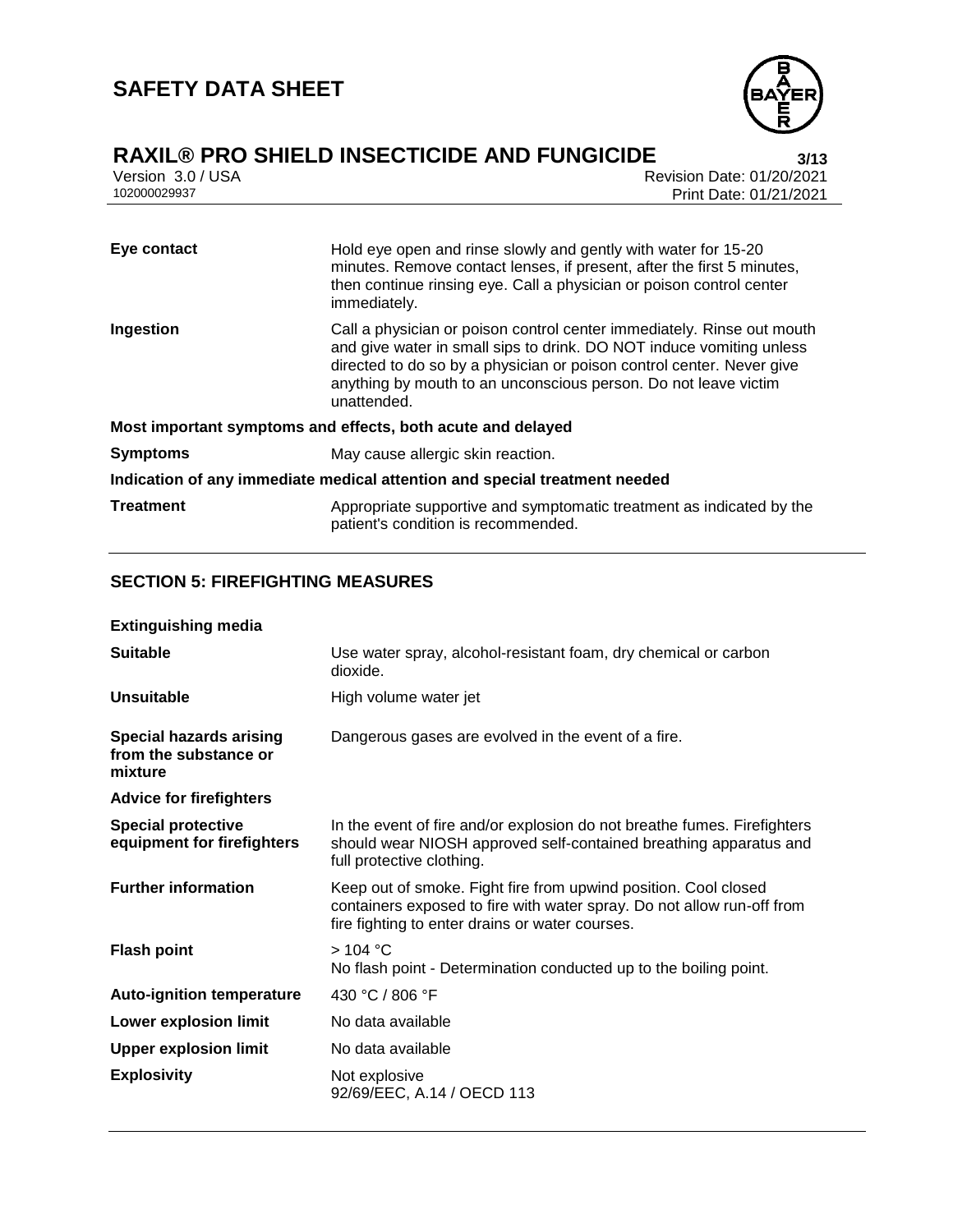

# **RAXIL® PRO SHIELD INSECTICIDE AND FUNGICIDE 4/13**

Version 3.0 / USA Revision Date: 01/20/2021<br>102000029937 Print Date: 01/21/2021 Print Date: 01/21/2021

# **SECTION 6: ACCIDENTAL RELEASE MEASURES**

**Personal precautions, protective equipment and emergency procedures Precautions Keep unauthorized people away. Isolate hazard area. Avoid contact** with spilled product or contaminated surfaces. **Methods and materials for containment and cleaning up Methods for cleaning up** Soak up with inert absorbent material (e.g. sand, silica gel, acid binder, universal binder, sawdust). Collect and transfer the product into a properly labelled and tightly closed container. Keep in suitable, closed containers for disposal. Clean contaminated floors and objects thoroughly, observing environmental regulations. **Additional advice** Use personal protective equipment. If the product is accidentally spilled, do not allow to enter soil, waterways or waste water canal. **Reference to other sections** Information regarding safe handling, see section 7. Information regarding personal protective equipment, see section 8. Information regarding waste disposal, see section 13.

# **SECTION 7: HANDLING AND STORAGE**

#### **Precautions for safe handling**

| Advice on safe handling                                 | Avoid contact with skin, eyes and clothing. Ensure adequate ventilation.                                                                                                                                                                                                                                                                                                                                                                                                              |  |
|---------------------------------------------------------|---------------------------------------------------------------------------------------------------------------------------------------------------------------------------------------------------------------------------------------------------------------------------------------------------------------------------------------------------------------------------------------------------------------------------------------------------------------------------------------|--|
| <b>Hygiene measures</b>                                 | Wash hands thoroughly with soap and water after handling and before<br>eating, drinking, chewing gum, using tobacco, using the toilet or<br>applying cosmetics.<br>Remove Personal Protective Equipment (PPE) immediately after<br>handling this product. Remove soiled clothing immediately and clean<br>thoroughly before using again. Wash thoroughly and put on clean<br>clothing. Keep working clothes separately. Garments that cannot be<br>cleaned must be destroyed (burnt). |  |
|                                                         | Conditions for safe storage, including any incompatibilities                                                                                                                                                                                                                                                                                                                                                                                                                          |  |
| <b>Requirements for storage</b><br>areas and containers | Store in original container. Keep containers tightly closed in a dry, cool<br>and well-ventilated place. Store in a place accessible by authorized<br>persons only. Keep away from direct sunlight.                                                                                                                                                                                                                                                                                   |  |
| Advice on common storage                                | Keep away from food, drink and animal feedingstuffs.                                                                                                                                                                                                                                                                                                                                                                                                                                  |  |

### **SECTION 8: EXPOSURE CONTROLS/PERSONAL PROTECTION**

#### **Control parameters**

| <b>Components</b> | CAS-No.     | <b>Control parameters</b>     | <b>Update</b> | <b>Basis</b> |
|-------------------|-------------|-------------------------------|---------------|--------------|
| Imidacloprid      | 138261-41-3 | $0.7 \text{ mg/m}$ 3<br>'TWA) |               | OES BCS*     |
| Prothioconazole   | 178928-70-6 | $1.4 \text{ ma/m}$ 3          |               | OES BCS*     |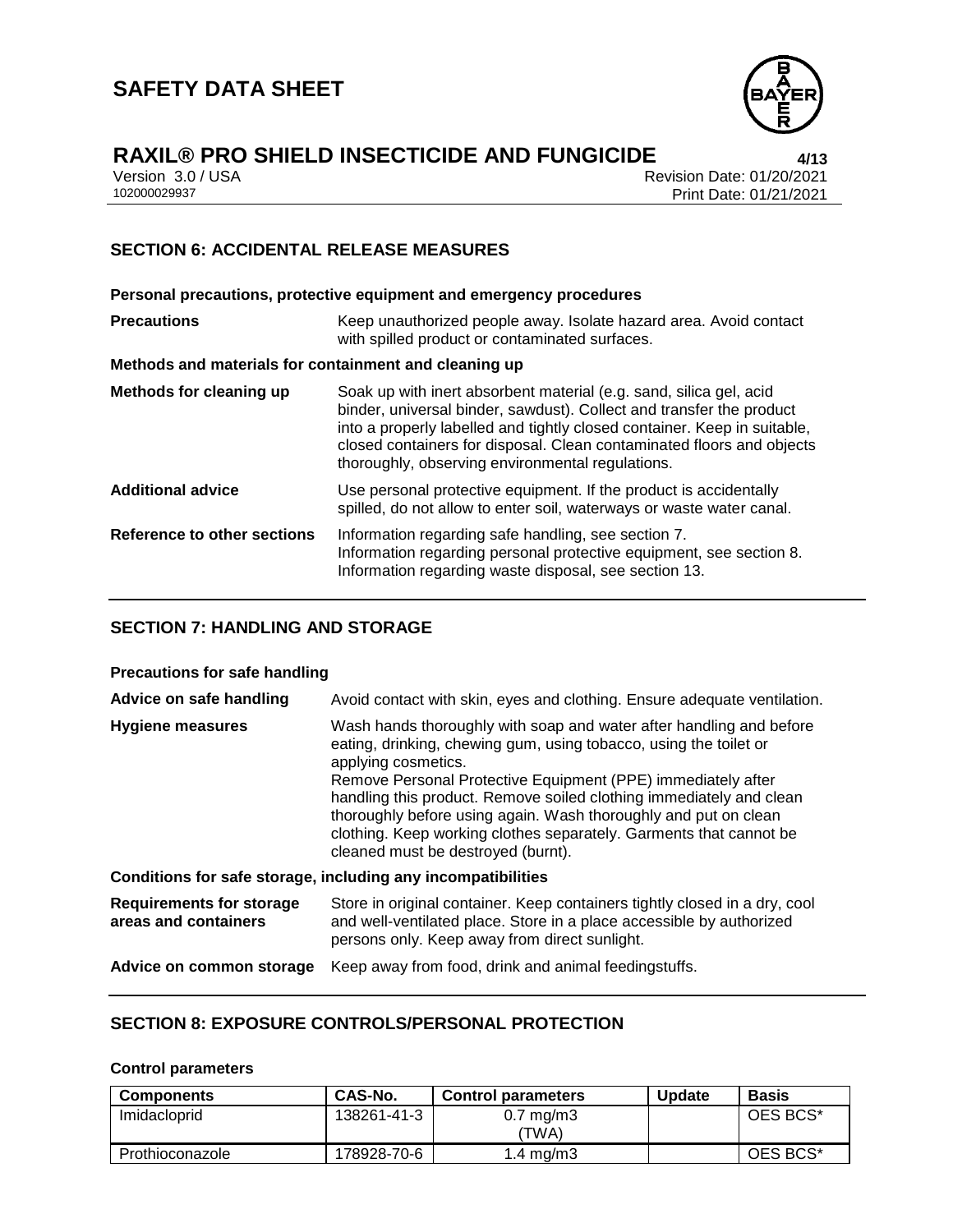

Version 3.0 / USA Revision Date: 01/20/2021<br>102000029937 Print Date: 01/21/2021 Print Date: 01/21/2021

|              |             | (SK-ABS)                       |          |
|--------------|-------------|--------------------------------|----------|
| ⊺ebuconazole | 107534-96-3 | $0.2 \text{ mg/m}$<br>(SK-ABS) | OES BCS* |

\*OES BCS: Internal Bayer AG, Crop Science Division "Occupational Exposure Standard"

#### **Exposure controls**

#### **Personal protective equipment**

In normal use and handling conditions please refer to the label and/or leaflet. In all other cases the following recommendations would apply.

| <b>Respiratory protection</b>      | When respirators are required, select NIOSH approved equipment<br>based on actual or potential airborne concentrations and in<br>accordance with the appropriate regulatory standards and/or industry<br>recommendations.                                                                                                                                                                                                                                                                                                                                                                                                                   |
|------------------------------------|---------------------------------------------------------------------------------------------------------------------------------------------------------------------------------------------------------------------------------------------------------------------------------------------------------------------------------------------------------------------------------------------------------------------------------------------------------------------------------------------------------------------------------------------------------------------------------------------------------------------------------------------|
| <b>Hand protection</b>             | Please observe the instructions regarding permeability and<br>breakthrough time which are provided by the supplier of the gloves.<br>Also take into consideration the specific local conditions under which<br>the product is used, such as the danger of cuts, abrasion, and the<br>contact time.<br>Chemical-resistant gloves (barrier laminate, butyl rubber, nitrile<br>rubber or Viton)<br>Wash gloves when contaminated. Dispose of when contaminated<br>inside, when perforated or when contamination on the outside cannot<br>be removed. Wash hands frequently and always before eating,<br>drinking, smoking or using the toilet. |
| <b>Eye protection</b>              | Use tightly sealed goggles and face protection.                                                                                                                                                                                                                                                                                                                                                                                                                                                                                                                                                                                             |
| Skin and body protection           | Wear long-sleeved shirt and long pants and shoes plus socks.                                                                                                                                                                                                                                                                                                                                                                                                                                                                                                                                                                                |
| <b>General protective measures</b> | Follow manufacturer's instructions for cleaning/maintaining PPE. If<br>no such instructions for washables, use detergent and warm/tepid<br>water.<br>Keep and wash PPE separately from other laundry.                                                                                                                                                                                                                                                                                                                                                                                                                                       |

# **SECTION 9. PHYSICAL AND CHEMICAL PROPERTIES**

#### **Information on basic physical and chemical properties**

| <b>Form</b>                | suspension                  |
|----------------------------|-----------------------------|
| Colour                     | red                         |
| Odour                      | mild                        |
| <b>Odour Threshold</b>     | No data available           |
| рH                         | $7.2 - 8.8$ (100 %) (23 °C) |
| <b>Melting point/range</b> | No data available           |
| <b>Boiling Point</b>       | No data available           |
| <b>Flash point</b>         | > 104 °C                    |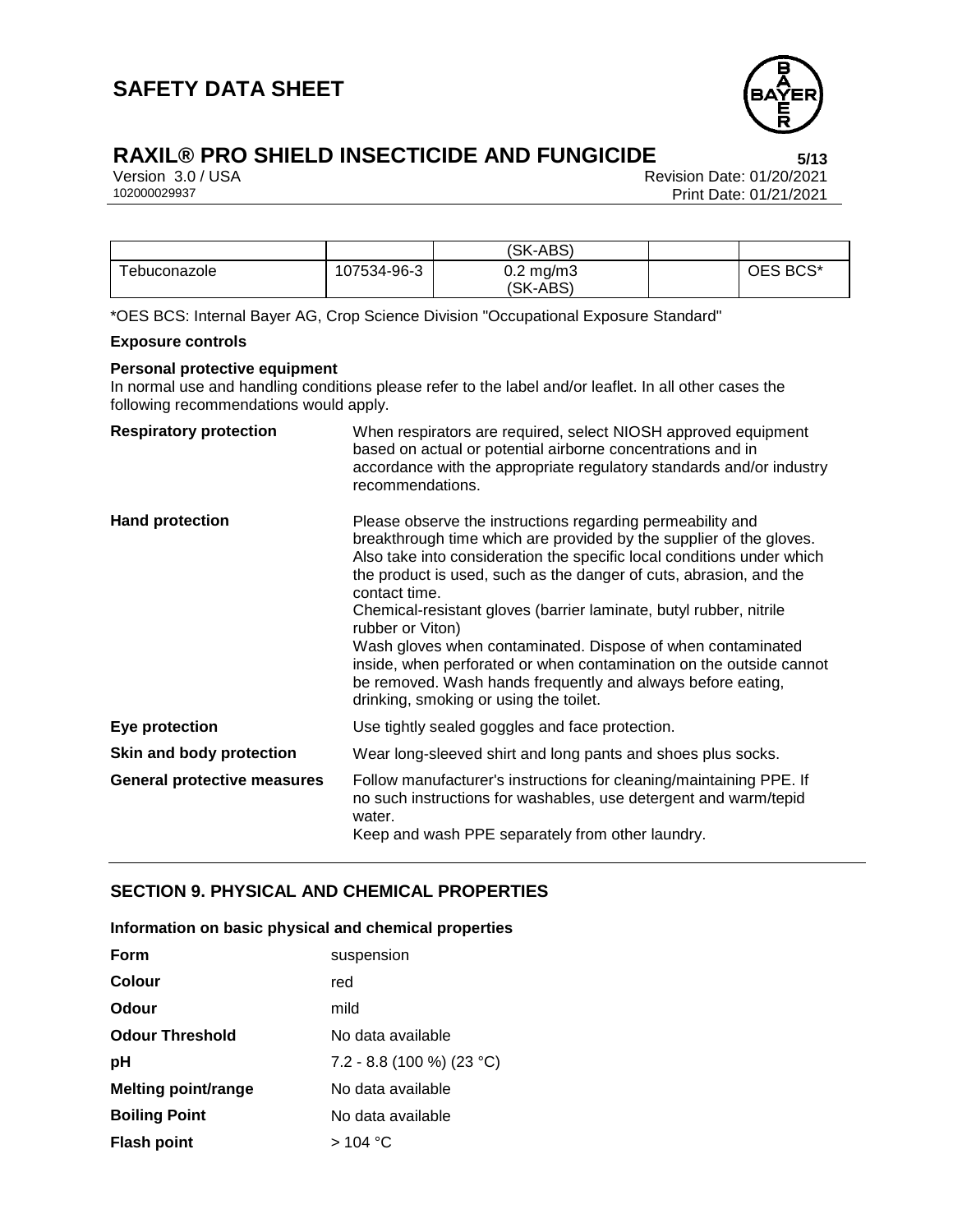

# **RAXIL® PRO SHIELD INSECTICIDE AND FUNGICIDE**<br>**1/20/2021 Revision Date: 01/20/2021**

Version 3.0 / USA Revision Date: 01/20/2021<br>102000029937 Print Date: 01/21/2021 Print Date: 01/21/2021

|                                                          | No flash point - Determination conducted up to the boiling point.                                     |  |
|----------------------------------------------------------|-------------------------------------------------------------------------------------------------------|--|
| <b>Flammability</b>                                      | No data available                                                                                     |  |
| <b>Auto-ignition temperature</b>                         | 430 °C                                                                                                |  |
| <b>Minimum ignition energy</b>                           | No data available                                                                                     |  |
| Self-accelarating<br>decomposition temperature<br>(SADT) | No data available                                                                                     |  |
| <b>Upper explosion limit</b>                             | No data available                                                                                     |  |
| <b>Lower explosion limit</b>                             | No data available                                                                                     |  |
| Vapour pressure                                          | No significant volatility.                                                                            |  |
| <b>Evaporation rate</b>                                  | No data available                                                                                     |  |
| <b>Relative vapour density</b>                           | No data available                                                                                     |  |
| <b>Relative density</b>                                  | No data available                                                                                     |  |
| <b>Density</b>                                           | 1.08 g/cm <sup>3</sup> (20 $^{\circ}$ C)                                                              |  |
| <b>Water solubility</b>                                  | No data available                                                                                     |  |
| <b>Partition coefficient: n-</b><br>octanol/water        | Imidacloprid: log Pow: 0.57                                                                           |  |
|                                                          | Prothioconazole: log Pow: 3.82 (20 °C) (pH 7)<br>Tebuconazole: log Pow: 3.7                           |  |
| Viscosity, dynamic                                       | 15 - 40 mPa.s (20 °C)<br>Velocity gradient 20 /s<br>10 - 35 mPa.s (20 °C)<br>Velocity gradient 100 /s |  |
| <b>Viscosity, kinematic</b>                              | No data available                                                                                     |  |
| <b>Impact sensitivity</b>                                | Not impact sensitive.                                                                                 |  |
| <b>Oxidizing properties</b>                              | No oxidizing properties                                                                               |  |
| <b>Explosivity</b>                                       | Not explosive<br>92/69/EEC, A.14 / OECD 113                                                           |  |
| <b>Other information</b>                                 | Further safety related physical-chemical data are not known.                                          |  |

# **SECTION 10: STABILITY AND REACTIVITY**

| <b>Reactivity</b>            |                                              |
|------------------------------|----------------------------------------------|
| <b>Thermal decomposition</b> | Stable under normal conditions.              |
| <b>Chemical stability</b>    | Stable under recommended storage conditions. |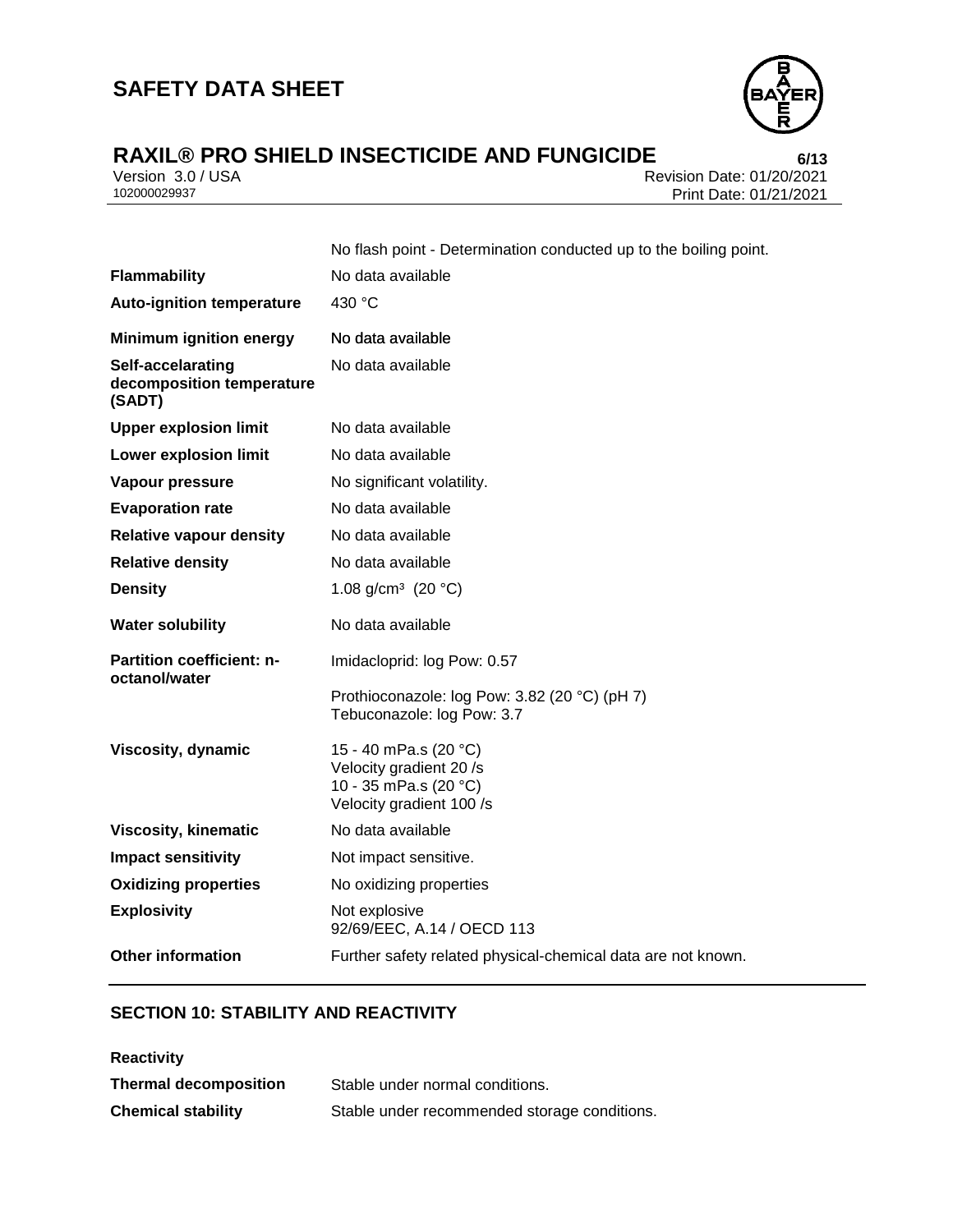

# **RAXIL® PRO SHIELD INSECTICIDE AND FUNGICIDE 7/13**

Version 3.0 / USA Revision Date: 01/20/2021<br>102000029937<br>Print Date: 01/21/2021 Print Date: 01/21/2021

| <b>Possibility of hazardous</b><br>reactions | No hazardous reactions when stored and handled according to<br>prescribed instructions. |
|----------------------------------------------|-----------------------------------------------------------------------------------------|
| <b>Conditions to avoid</b>                   | Extremes of temperature and direct sunlight.                                            |
| Incompatible materials                       | No incompatible materials known.                                                        |
| <b>Hazardous decomposition</b><br>products   | No decomposition products expected under normal conditions of use.                      |

# **SECTION 11: TOXICOLOGICAL INFORMATION**

| <b>Exposure routes</b>                      | Inhalation, Eye contact, Ingestion, Skin Absorption                                                                                    |  |  |
|---------------------------------------------|----------------------------------------------------------------------------------------------------------------------------------------|--|--|
| <b>Immediate Effects</b><br>Eye             | Causes moderate eye irritation.                                                                                                        |  |  |
| <b>Skin</b>                                 | Harmful if absorbed through skin.                                                                                                      |  |  |
| Ingestion                                   | May be harmful if swallowed.                                                                                                           |  |  |
| <b>Inhalation</b>                           | Harmful if inhaled.                                                                                                                    |  |  |
| Information on toxicological effects        |                                                                                                                                        |  |  |
| <b>Acute oral toxicity</b>                  | LD50 (Rat) $> 2,000$ mg/kg<br>Test conducted with a similar formulation.                                                               |  |  |
| <b>Acute inhalation toxicity</b>            | $LC50$ (Rat) $> 2.08$ mg/l<br>Exposure time: 4 h<br>highest concentration tested<br>Test conducted with a similar formulation.         |  |  |
| <b>Acute dermal toxicity</b>                | LD50 (Rat) $> 2,000$ mg/kg<br>Test conducted with a similar formulation.                                                               |  |  |
| <b>Skin corrosion/irritation</b>            | No skin irritation (Rabbit)<br>Test conducted with a similar formulation.                                                              |  |  |
| Serious eye damage/eye<br>irritation        | Moderate eye irritation. (Rabbit)<br>Test conducted with a similar formulation.                                                        |  |  |
| <b>Respiratory or skin</b><br>sensitisation | Skin: Sensitising (Guinea pig)<br>OECD Test Guideline 429, local lymph node assay (LLNA)<br>Test conducted with a similar formulation. |  |  |

#### **Assessment STOT Specific target organ toxicity – single exposure**

Imidacloprid: Based on available data, the classification criteria are not met. Prothioconazole: Based on available data, the classification criteria are not met. Metalaxyl: Based on available data, the classification criteria are not met. Tebuconazole: Based on available data, the classification criteria are not met.

### **Assessment STOT Specific target organ toxicity – repeated exposure**

Imidacloprid did not cause specific target organ toxicity in experimental animal studies. Prothioconazole did not cause specific target organ toxicity in experimental animal studies.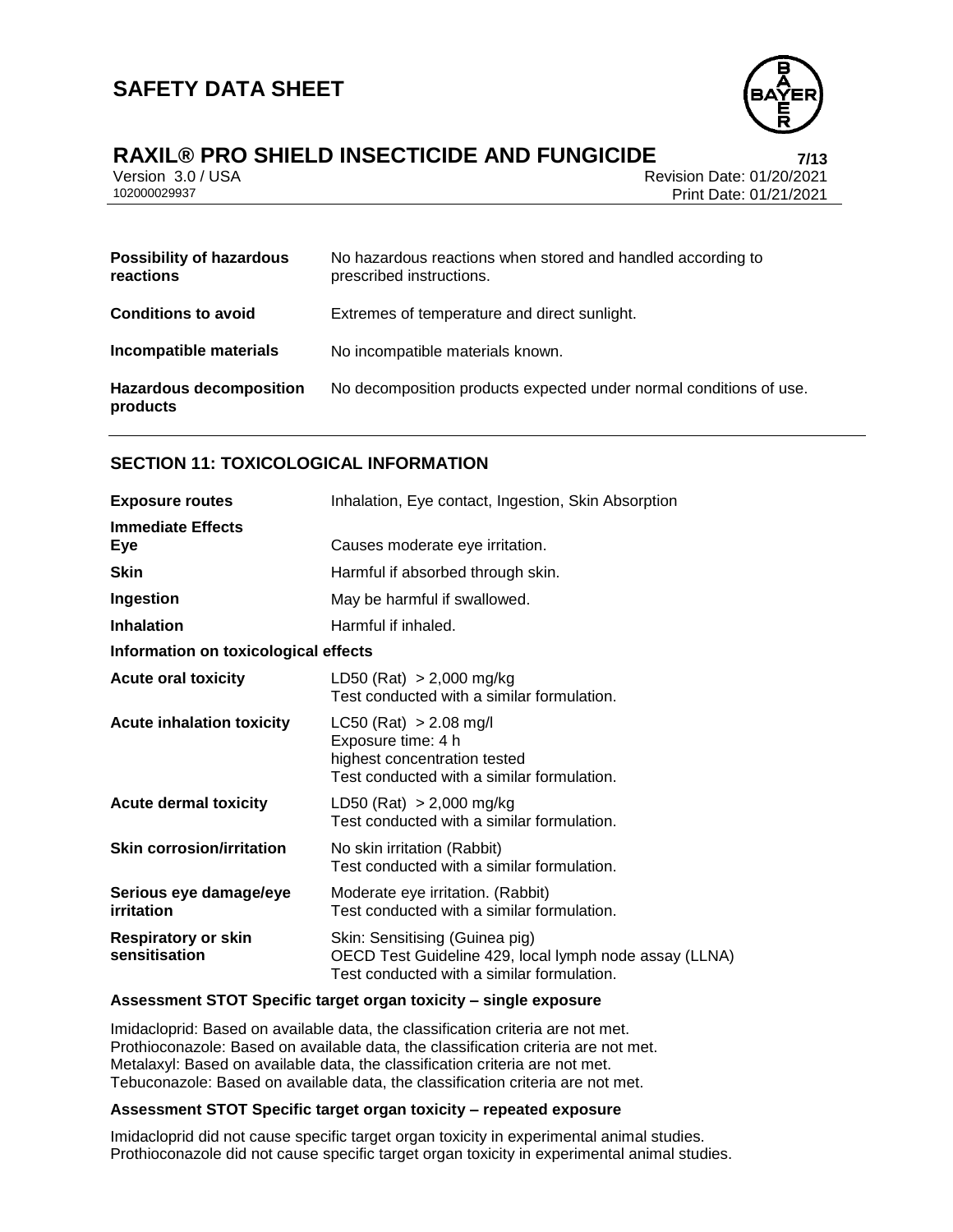

# **RAXIL® PRO SHIELD INSECTICIDE AND FUNGICIDE 8/13**

Version 3.0 / USA Revision Date: 01/20/2021<br>102000029937 Print Date: 01/21/2021 102000029937 Print Date: 01/21/2021

Metalaxyl did not cause specific target organ toxicity in experimental animal studies. Tebuconazole did not cause specific target organ toxicity in experimental animal studies.

#### **Assessment mutagenicity**

Imidacloprid was not mutagenic or genotoxic based on the overall weight of evidence in a battery of in vitro and in vivo tests.

Prothioconazole was not mutagenic or genotoxic based on the overall weight of evidence in a battery of in vitro and in vivo tests.

Metalaxyl was not mutagenic or genotoxic in a battery of in vitro and in vivo tests.

Tebuconazole was not mutagenic or genotoxic in a battery of in vitro and in vivo tests.

#### **Assessment carcinogenicity**

Imidacloprid was not carcinogenic in lifetime feeding studies in rats and mice.

Prothioconazole was not carcinogenic in lifetime feeding studies in rats and mice.

Metalaxyl was not carcinogenic in lifetime feeding studies in rats and mice.

Tebuconazole caused at high dose levels an increased incidence of tumours in mice in the following organ(s): Liver. The mechanism of tumour formation is not considered to be relevant to man.

#### **ACGIH**

None.

**NTP**

None.

**IARC**

None.

**OSHA**

None.

### **Assessment toxicity to reproduction**

Imidacloprid caused reproduction toxicity in a two-generation study in rats only at dose levels also toxic to the parent animals. The reproduction toxicity seen with Imidacloprid is related to parental toxicity. Prothioconazole caused reproduction toxicity in a two-generation study in rats only at dose levels also toxic to the parent animals. The reproduction toxicity seen with Prothioconazole is related to parental toxicity.

Metalaxyl did not cause reproductive toxicity in a multi-generation study in rats.

Tebuconazole caused reproduction toxicity in a two-generation study in rats only at dose levels also toxic to the parent animals. The reproduction toxicity seen with Tebuconazole is related to parental toxicity.

### **Assessment developmental toxicity**

Imidacloprid caused developmental toxicity only at dose levels toxic to the dams. The developmental effects seen with Imidacloprid are related to maternal toxicity.

Prothioconazole caused developmental toxicity only at dose levels toxic to the dams. The developmental effects seen with Prothioconazole are related to maternal toxicity.

Metalaxyl did not cause developmental toxicity in rats and rabbits.

Tebuconazole caused developmental toxicity only at dose levels toxic to the dams. Tebuconazole caused an increased incidence of post implantation losses, an increased incidence of non-specific malformations.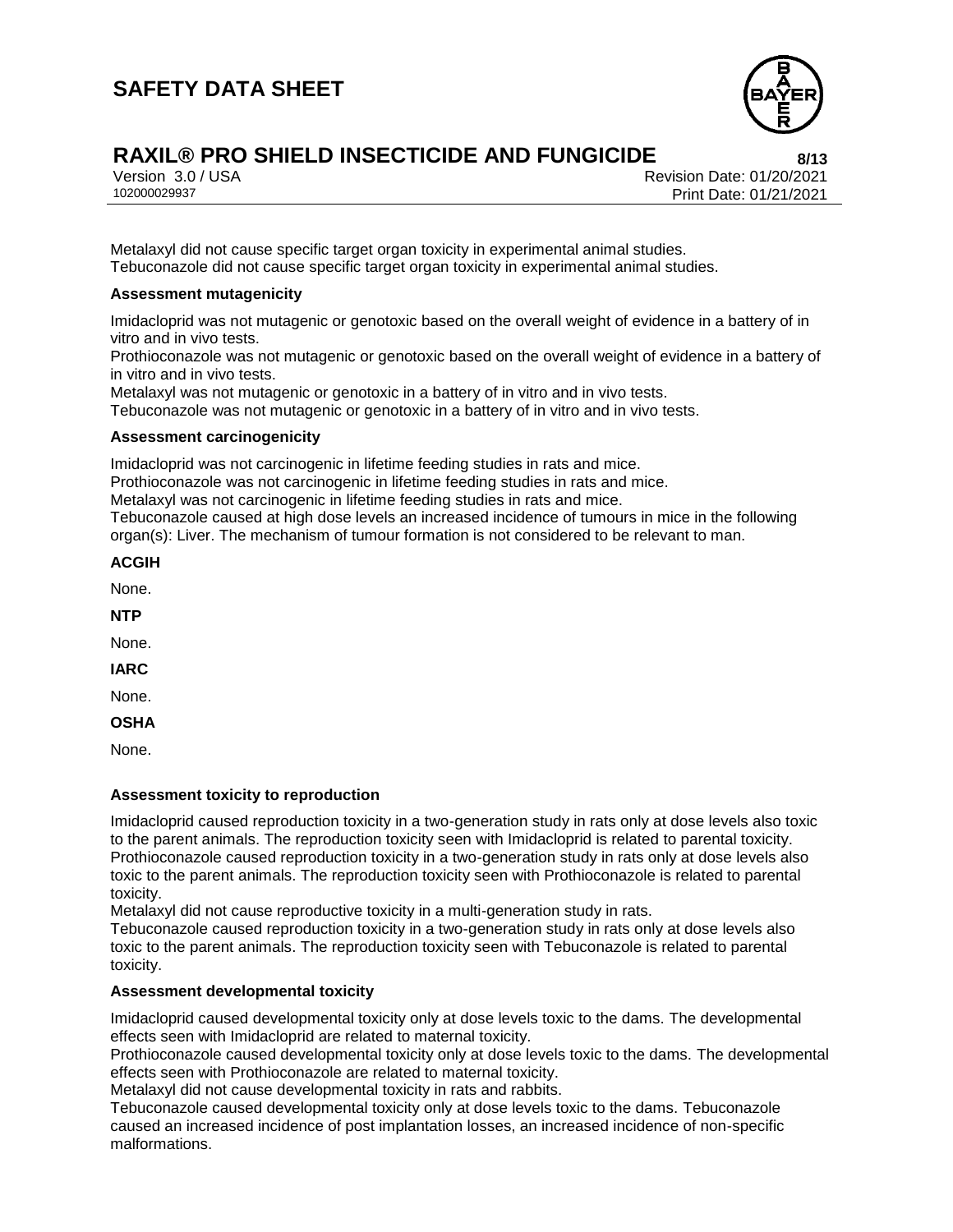

Version 3.0 / USA Revision Date: 01/20/2021<br>102000029937 Print Date: 01/21/2021 Print Date: 01/21/2021

### **Aspiration hazard**

Based on available data, the classification criteria are not met.

#### **Further information**

Acute toxicity studies have been bridged from a similar formulation(s). Acute toxicity studies have not been performed on this product as formulated. The non-acute information pertains to the active ingredient(s).

### **SECTION 12: ECOLOGICAL INFORMATION**

| <b>Toxicity to fish</b>                     | LC50 (Oncorhynchus mykiss (rainbow trout)) 211 mg/l<br>Exposure time: 96 h<br>The value mentioned relates to the active ingredient imidacloprid.                                     |  |
|---------------------------------------------|--------------------------------------------------------------------------------------------------------------------------------------------------------------------------------------|--|
|                                             | LC50 (Oncorhynchus mykiss (rainbow trout)) 1.83 mg/l<br>Exposure time: 96 h<br>The value mentioned relates to the active ingredient prothioconazole.                                 |  |
| <b>Toxicity to aquatic</b><br>invertebrates | EC50 (Daphnia magna (Water flea)) 85 mg/l<br>Exposure time: 48 h<br>The value mentioned relates to the active ingredient imidacloprid.                                               |  |
|                                             | EC10 (Chironomus riparius (non-biting midge)) 0.00209 mg/l<br>Exposure time: 28 Days<br>The value mentioned relates to the active ingredient imidacloprid.                           |  |
|                                             | EC50 (Daphnia magna (Water flea)) 1.3 mg/l<br>Exposure time: 48 h<br>The value mentioned relates to the active ingredient prothioconazole.                                           |  |
| <b>Toxicity to aquatic plants</b>           | EC50 (Desmodesmus subspicatus (green algae)) > 10 mg/l<br>Exposure time: 72 h<br>The value mentioned relates to the active ingredient imidacloprid.                                  |  |
|                                             | IC50 (Raphidocelis subcapitata (freshwater green alga)) 2.18 mg/l<br>Exposure time: 72 h<br>The value mentioned relates to the active ingredient prothioconazole.                    |  |
| Biodegradability                            | Imidacloprid:<br>Not rapidly biodegradable<br>Prothioconazole:<br>Not rapidly biodegradable<br>Metalaxyl:<br>Not rapidly biodegradable<br>Tebuconazole:<br>Not rapidly biodegradable |  |
| Koc                                         | Imidacloprid: Koc: 225<br>Prothioconazole: Koc: 1765<br>Metalaxyl: Koc: 163<br>Tebuconazole: Koc: 769                                                                                |  |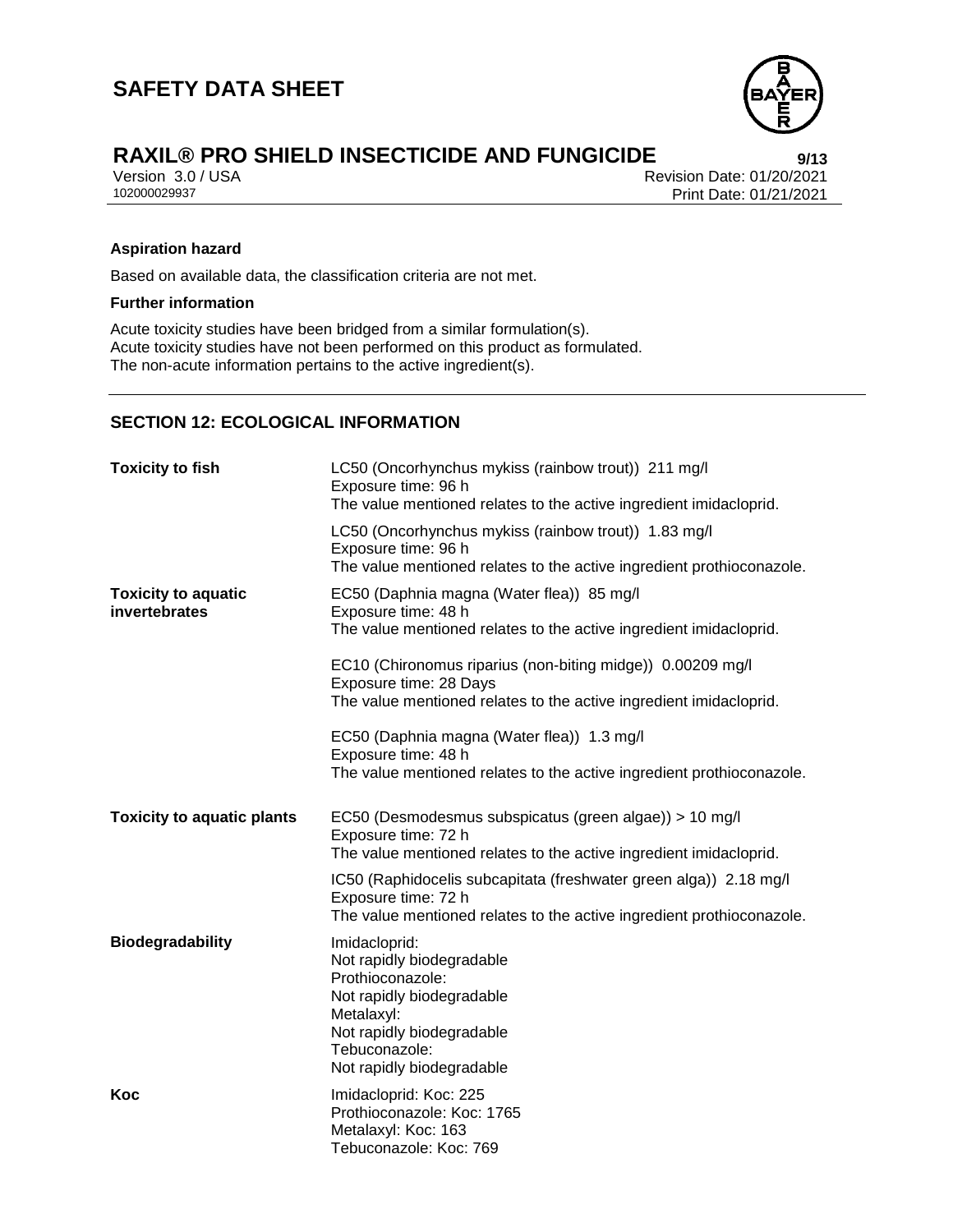

Version 3.0 / USA Revision Date: 01/20/2021<br>102000029937 Print Date: 01/21/2021 Print Date: 01/21/2021

| <b>Bioaccumulation</b>                    | Imidacloprid:<br>Does not bioaccumulate.<br>Prothioconazole: Bioconcentration factor (BCF) 19<br>Does not bioaccumulate.<br>Metalaxyl: Bioconcentration factor (BCF) < 7<br>Does not bioaccumulate.<br>Tebuconazole: Bioconcentration factor (BCF) 35 - 59<br>Does not bioaccumulate.                                                                                                                                                                                                                                                                                                                                                                                                                                                                                                                    |  |  |
|-------------------------------------------|----------------------------------------------------------------------------------------------------------------------------------------------------------------------------------------------------------------------------------------------------------------------------------------------------------------------------------------------------------------------------------------------------------------------------------------------------------------------------------------------------------------------------------------------------------------------------------------------------------------------------------------------------------------------------------------------------------------------------------------------------------------------------------------------------------|--|--|
| <b>Mobility in soil</b>                   | Imidacloprid: Moderately mobile in soils<br>Prothioconazole: Slightly mobile in soils<br>Metalaxyl: Moderately mobile in soils<br>Tebuconazole: Slightly mobile in soils                                                                                                                                                                                                                                                                                                                                                                                                                                                                                                                                                                                                                                 |  |  |
| <b>Results of PBT and vPvB assessment</b> |                                                                                                                                                                                                                                                                                                                                                                                                                                                                                                                                                                                                                                                                                                                                                                                                          |  |  |
| <b>PBT and vPvB assessment</b>            | Imidacloprid: This substance is not considered to be persistent,<br>bioaccumulative and toxic (PBT). This substance is not considered to be<br>very persistent and very bioaccumulative (vPvB).<br>Prothioconazole: This substance is not considered to be persistent,<br>bioaccumulative and toxic (PBT). This substance is not considered to be<br>very persistent and very bioaccumulative (vPvB).<br>Metalaxyl: This substance is not considered to be persistent,<br>bioaccumulative and toxic (PBT). This substance is not considered to be<br>very persistent and very bioaccumulative (vPvB).<br>Tebuconazole: This substance is not considered to be persistent,<br>bioaccumulative and toxic (PBT). This substance is not considered to be<br>very persistent and very bioaccumulative (vPvB). |  |  |
| <b>Environmental precautions</b>          | Apply this product as specified on the label.<br>Do not apply directly to water, to areas where surface water is present<br>or to intertidal areas below the mean high water mark.<br>Do not contaminate surface or ground water by cleaning equipment or<br>disposal of wastes, including equipment wash water.<br>Do not allow to get into surface water, drains and ground water.                                                                                                                                                                                                                                                                                                                                                                                                                     |  |  |

# **SECTION 13: DISPOSAL CONSIDERATIONS**

#### **Waste treatment methods**

| <b>Product</b>                | It is best to use all of the product in accordance with label directions. If it<br>is necessary to dispose of unused product, please follow container label<br>instructions and applicable local guidelines.<br>Do not contaminate water, food, or feed by disposal.<br>Incineration in a special incineration plant in accordance with the local<br>waste regulation authority.<br>Follow all local/regional/national/international regulations. |
|-------------------------------|---------------------------------------------------------------------------------------------------------------------------------------------------------------------------------------------------------------------------------------------------------------------------------------------------------------------------------------------------------------------------------------------------------------------------------------------------|
| <b>Contaminated packaging</b> | Follow advice on product label and/or leaflet.<br>Do not re-use empty containers.                                                                                                                                                                                                                                                                                                                                                                 |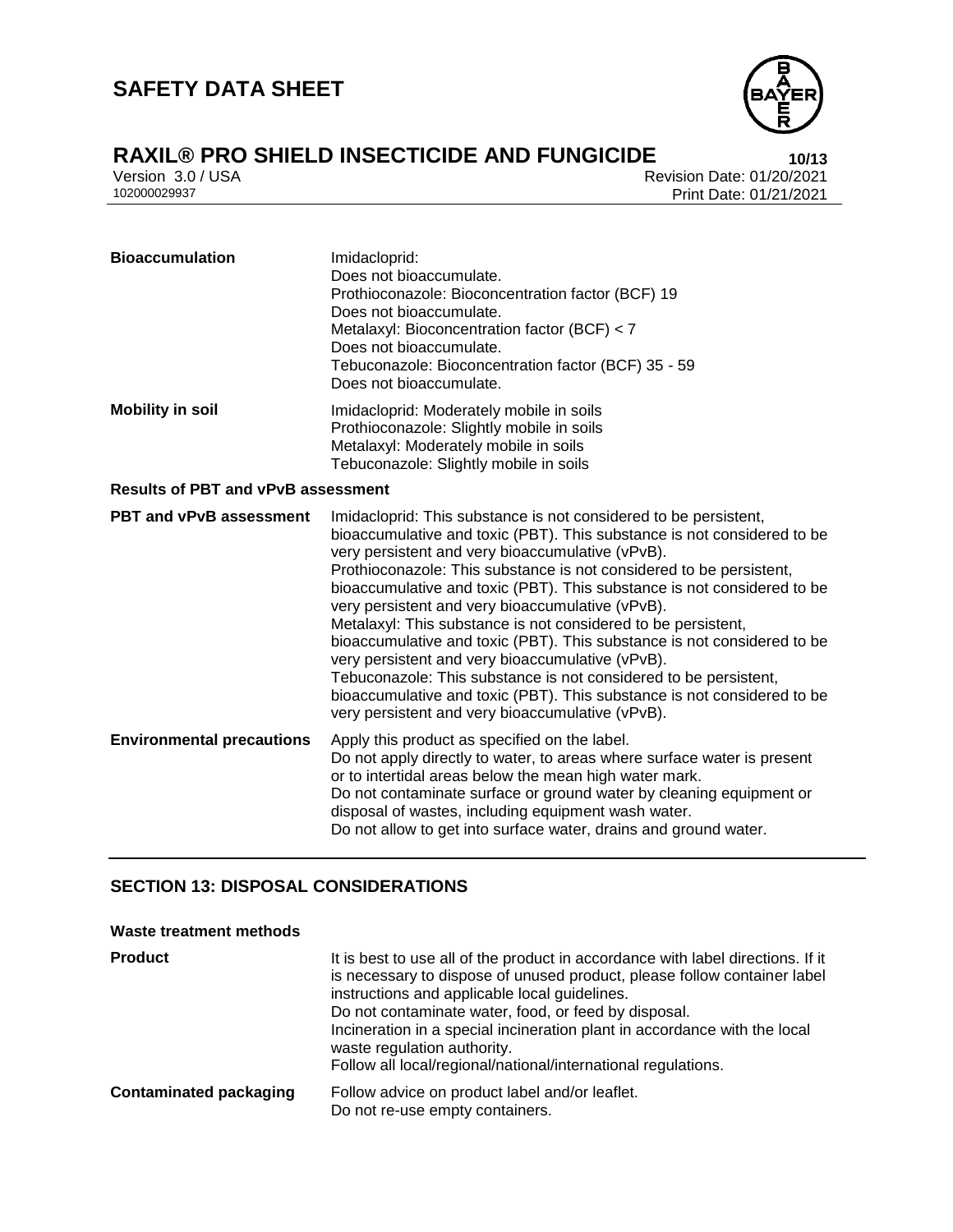

# **RAXIL® PRO SHIELD INSECTICIDE AND FUNGICIDE 11/13**

Version 3.0 / USA Revision Date: 01/20/2021<br>102000029937 Print Date: 01/21/2021 Print Date: 01/21/2021

Triple rinse containers. Puncture container to avoid re-use. Completely empty container into application equipment, then dispose of empty container in a sanitary landfill, by incineration or by other procedures approved by state/provincial and local authorities. If burned, stay out of smoke. **RCRA Information** Characterization and proper disposal of this material as a special or hazardous waste is dependent upon Federal, State and local laws and are the user's responsibility. RCRA classification may apply.

### **SECTION 14: TRANSPORT INFORMATION**

| 49CFR                                                                                                    | Not dangerous goods / not hazardous material                                                                      |  |  |
|----------------------------------------------------------------------------------------------------------|-------------------------------------------------------------------------------------------------------------------|--|--|
| <b>IMDG</b><br>UN number<br>Class<br>Packaging group<br>Marine pollutant<br>Proper shipping name         | 3082<br>9<br>Ш<br><b>YES</b><br>ENVIRONMENTALLY HAZARDOUS SUBSTANCE, LIQUID,<br>N.O.S.<br>(IMIDACLOPRID SOLUTION) |  |  |
| <b>IATA</b><br>UN number<br>Class<br>Packaging group<br>Environm. Hazardous Mark<br>Proper shipping name | 3082<br>9<br>Ш<br><b>YES</b><br>ENVIRONMENTALLY HAZARDOUS SUBSTANCE, LIQUID,<br>N.O.S.<br>(IMIDACLOPRID SOLUTION) |  |  |

This transportation information is not intended to convey all specific regulatory information relating to this product. It does not address regulatory variations due to package size or special transportation requirements.

Freight Classification: INSECTICIDES OR FUNGICIDES, N.O.I., OTHER THAN POISON

# **SECTION 15: REGULATORY INFORMATION**

**EPA Registration No.** 264-1186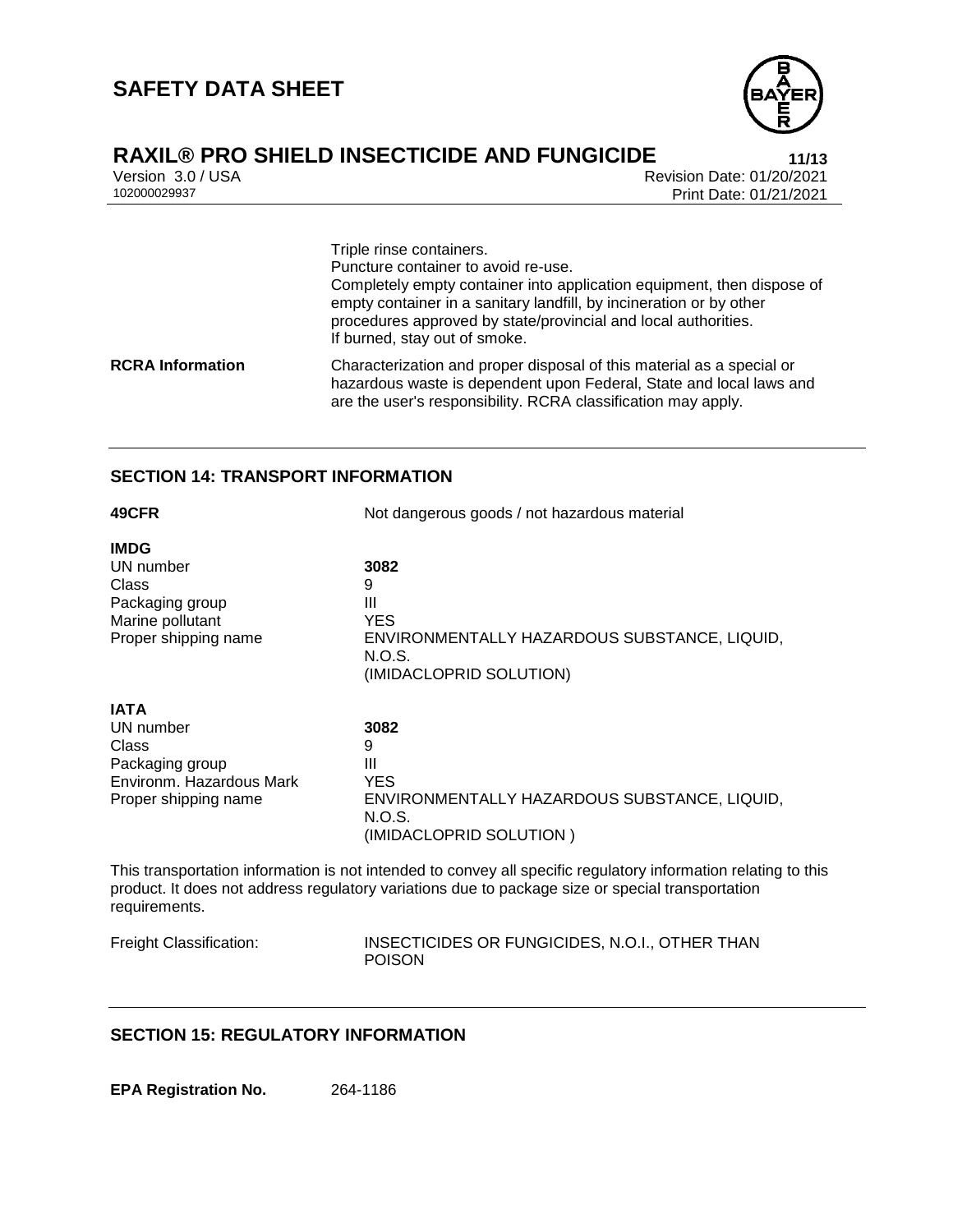

Version 3.0 / USA Revision Date: 01/20/2021<br>102000029937 Print Date: 01/21/2021 Print Date: 01/21/2021

### **US Federal Regulations**

| <b>TSCA list</b>                                                                                |               |        |
|-------------------------------------------------------------------------------------------------|---------------|--------|
| Water                                                                                           | 7732-18-5     |        |
| 1,2-Propanediol                                                                                 | $57 - 55 - 6$ |        |
| Ethoxylated tallow alkyl amines                                                                 | 61791-26-2    |        |
| Polyethylene-polypropylene copolymer                                                            | 9003-11-6     |        |
| Calcium 4-[(5-chloro-4-methyl-2-                                                                | 7023-61-2     |        |
| sulphonatophenyl)azo]-3-hydroxy-2-                                                              |               |        |
| naphthoate                                                                                      |               |        |
| Glycerine                                                                                       | $56 - 81 - 5$ |        |
| US. Toxic Substances Control Act (TSCA) Section 12(b) Export Notification (40 CFR 707, Subpt D) |               |        |
| No export notification needs to be made.                                                        |               |        |
| <b>SARA Title III - Section 302 - Notification and Information</b>                              |               |        |
| Not applicable.                                                                                 |               |        |
| <b>SARA Title III - Section 313 - Toxic Chemical Release Reporting</b>                          |               |        |
| None.                                                                                           |               |        |
|                                                                                                 |               |        |
| <b>US States Regulatory Reporting</b>                                                           |               |        |
| <b>CA Prop65</b>                                                                                |               |        |
| This product does not contain any substances known to the State of California to cause cancer.  |               |        |
|                                                                                                 |               |        |
| This product does not contain any substances known to the State of California to cause          |               |        |
| reproductive harm.                                                                              |               |        |
|                                                                                                 |               |        |
| <b>US State Right-To-Know Ingredients</b>                                                       |               |        |
| 1,2-Propanediol                                                                                 | $57 - 55 - 6$ | MN, RI |
| Glycerine                                                                                       | $56 - 81 - 5$ | MN, RI |
|                                                                                                 |               |        |
| <b>Environmental</b>                                                                            |               |        |
| <b>CERCLA</b>                                                                                   |               |        |
| None.                                                                                           |               |        |
| Clean Water Section 307(a)(1)                                                                   |               |        |
| None.                                                                                           |               |        |
| Safe Drinking Water Act Maximum Contaminant Levels                                              |               |        |
| Yes                                                                                             |               |        |
| Tebuconazole                                                                                    | 107534-96-3   |        |
|                                                                                                 |               |        |

#### **EPA/FIFRA Information:**

This chemical is a pesticide product registered by the Environmental Protection Agency and is subject to certain labeling requirements under federal pesticide law. These requirements differ from the classification criteria and hazard information required for safety data sheets, and for workplace labels of non-pesticide chemicals. Following is the hazard information required on the pesticide label: